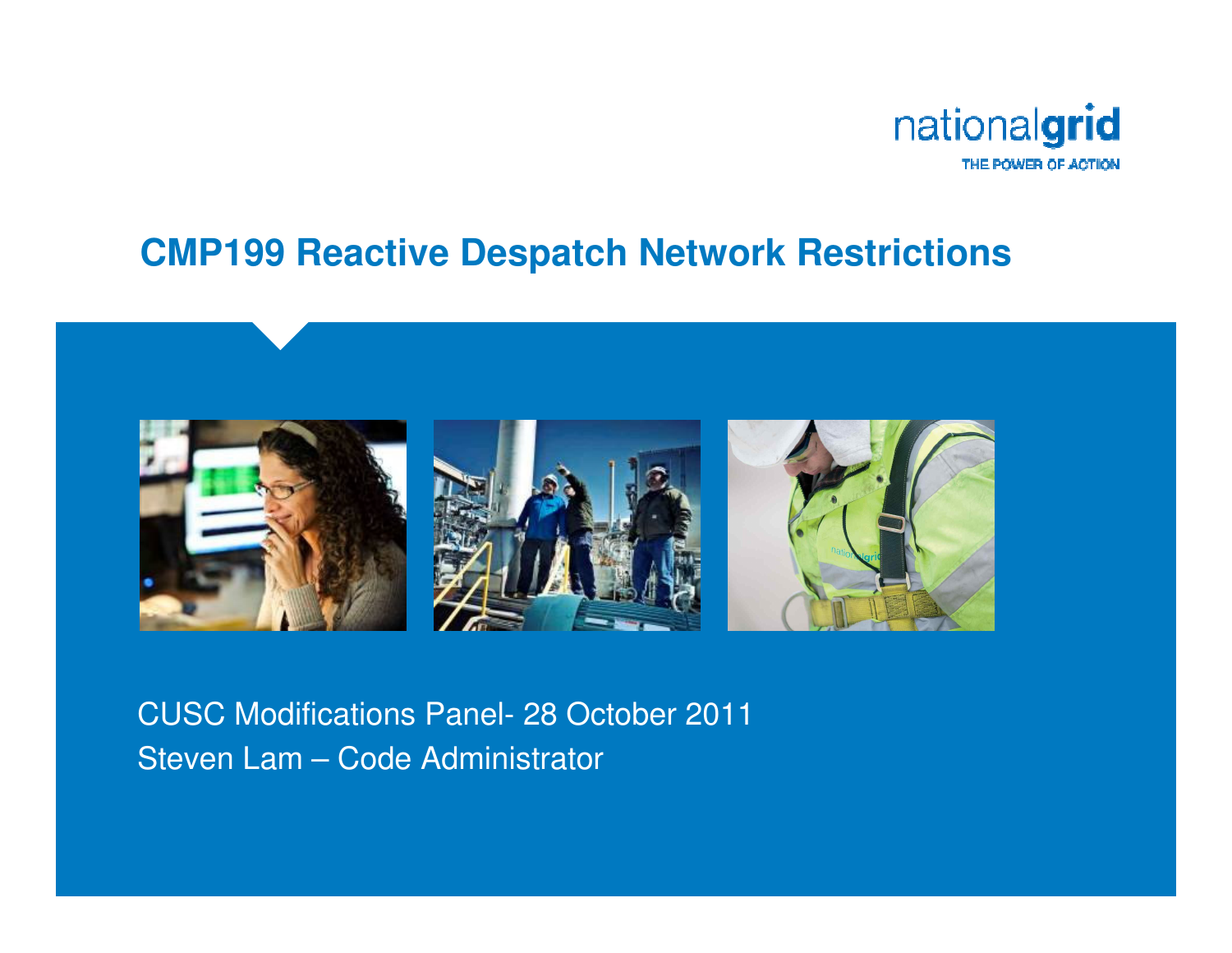

## **Background**

- Definition "Reactive despatch network restriction" –<br>provents NGET from issuing any reactive despatch prevents NGET from issuing any reactive despatch instruction to restricted generators
- Any generator that cannot meet the full reactive range is deemed to have such restriction in place
- Reduces the pool of providers for reactive power
- Issue was discussed at the BSSG and the GCRP
	- Both agreed that a defect existed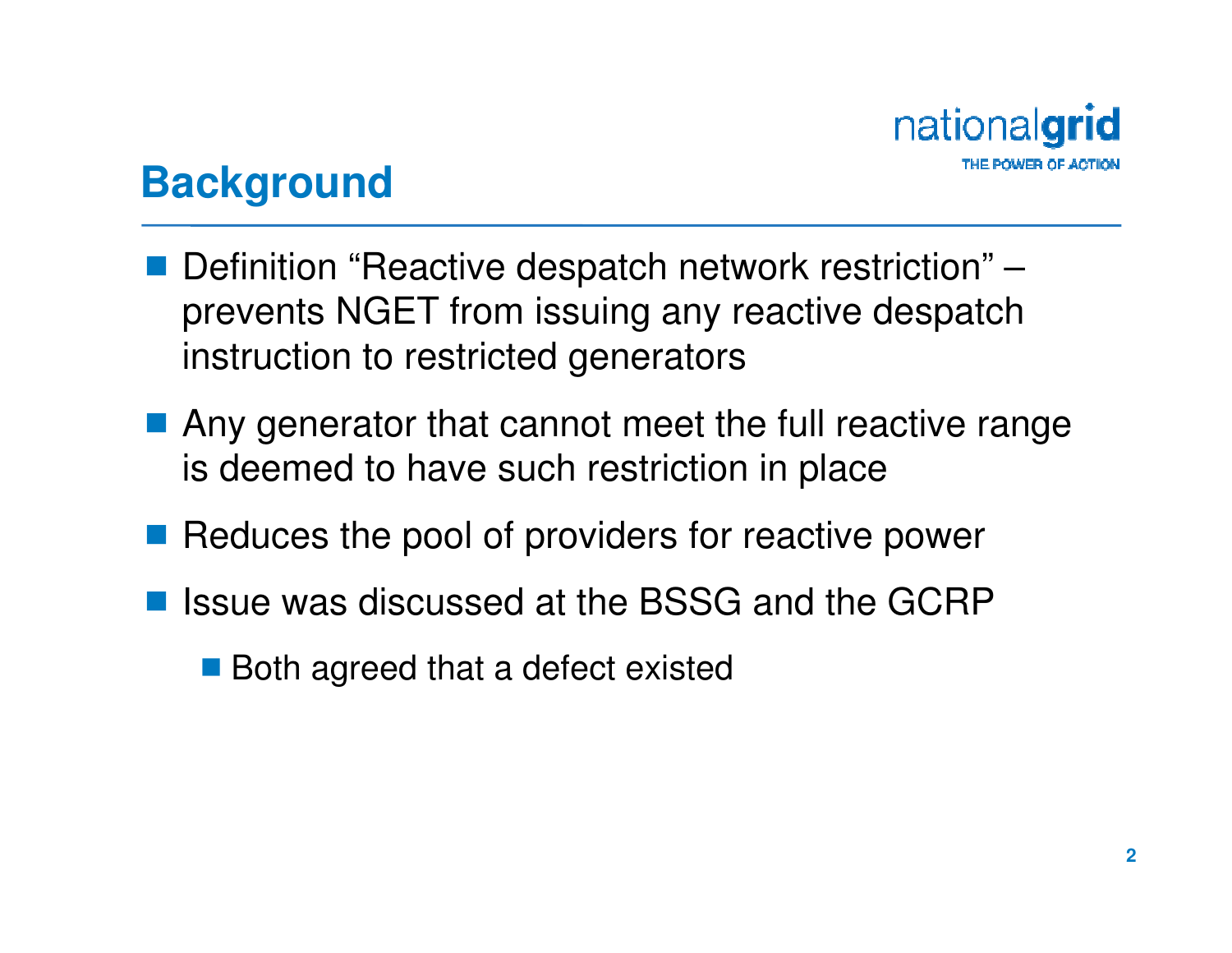

## **Grid Code Modification E/11**

- $\blacksquare$  Solution was to introduce a new definition "reactive<br>despateb to zero MVAr potwork restriction" despatch to zero MVAr network restriction"
- Aimed to limit the restriction to only those generators which could not provide zero  $MVAr$ which could not provide zero MVAr
- Allows NGET to despatch generators with a reactive<br>Figure i.i.et short of the Grid Code range range just short of the Grid Code range
- Approved by Authority on 10 October 2011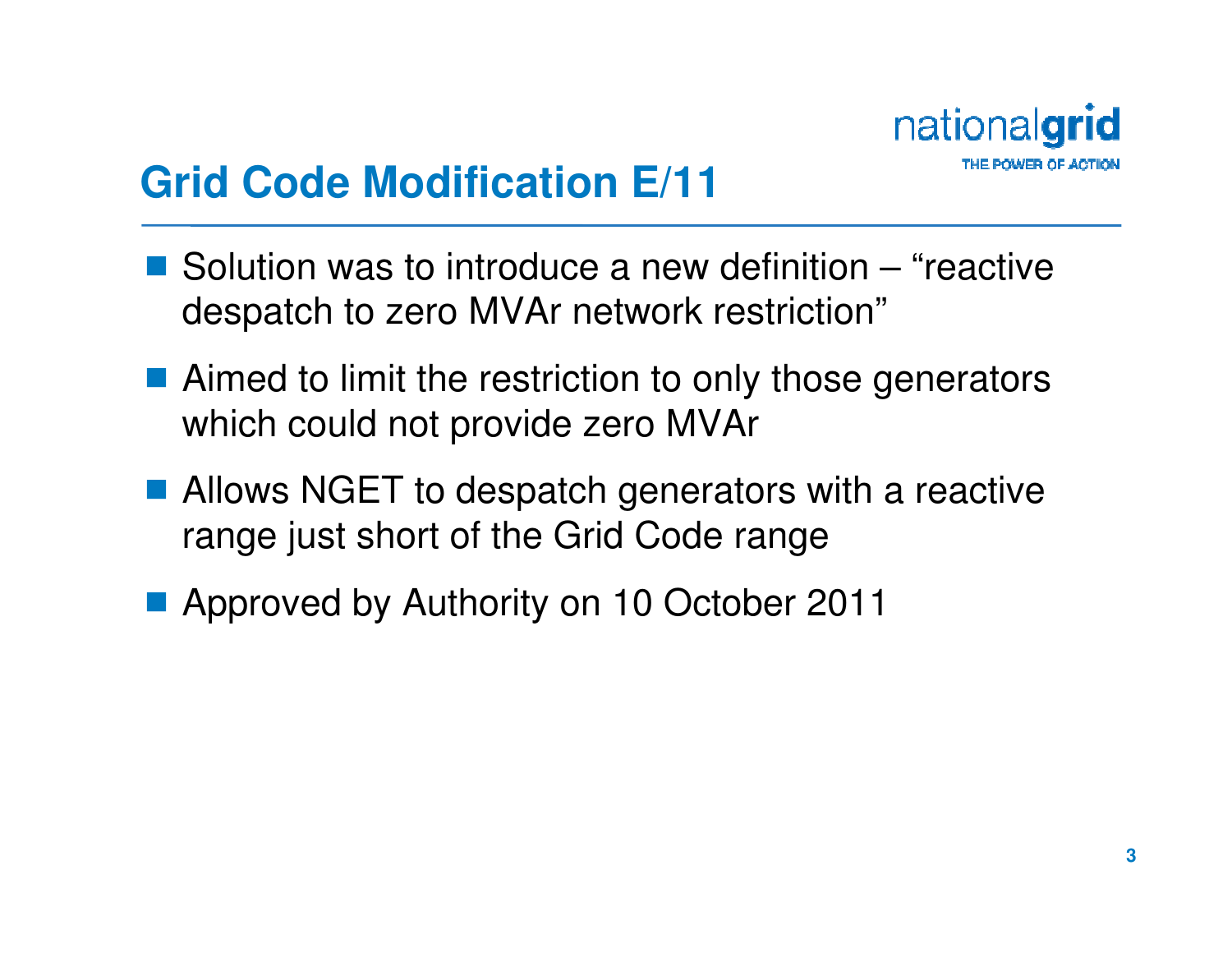

### **Defect**

- Implementation of  $E/11$  will mean that the definition in<br>the CUSC will not be aligned the CUSC will not be aligned
- If the Grid Code allows the despatching of "restricted"<br>Generators they will not be paid generators they will not be paid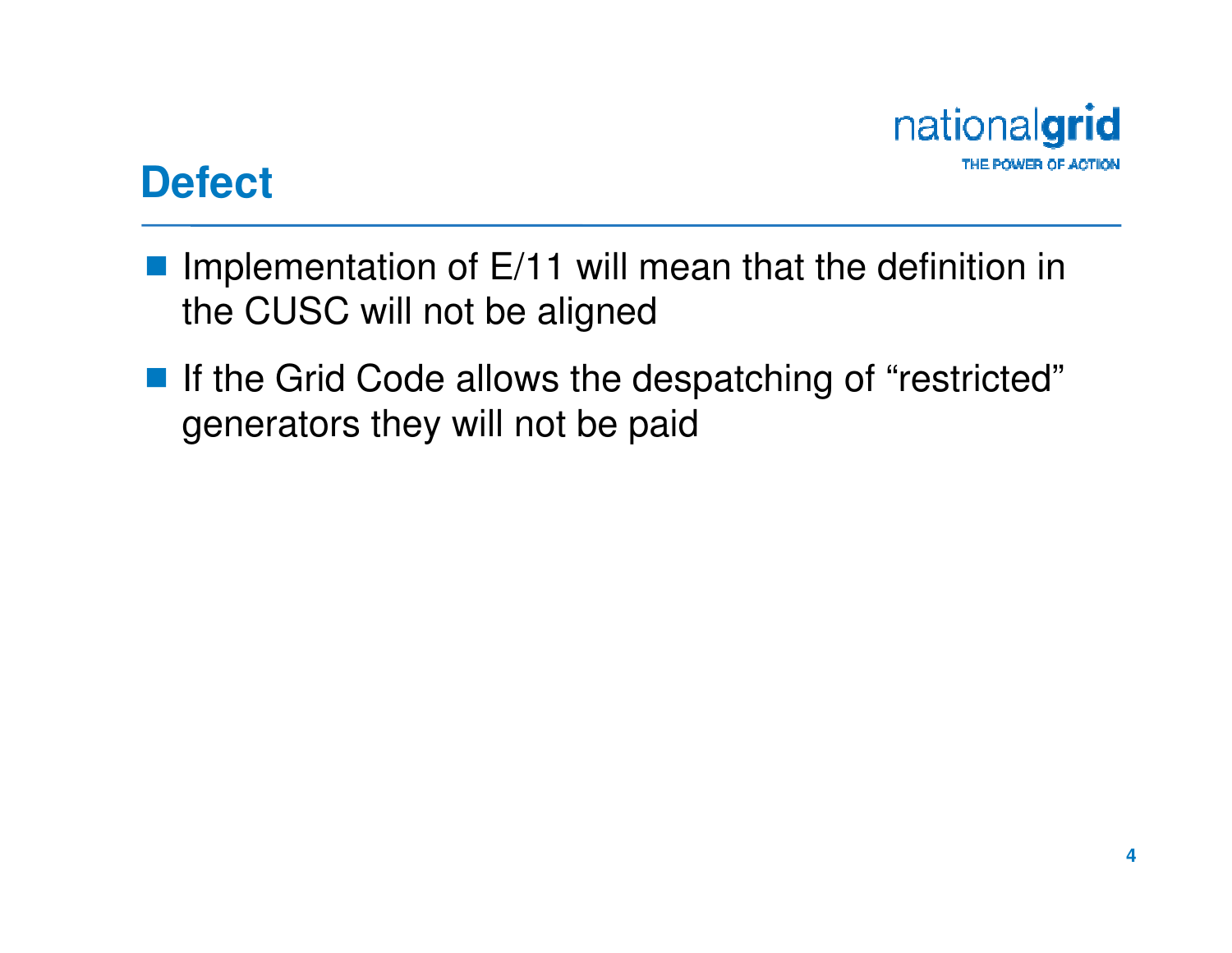

### **Solution**

- CMP199 is a consequential change to align with the<br>Crid Code definitions Grid Code definitions
- Small change to Schedule 3 and Section 11 of the<br>CLISC **CUSC**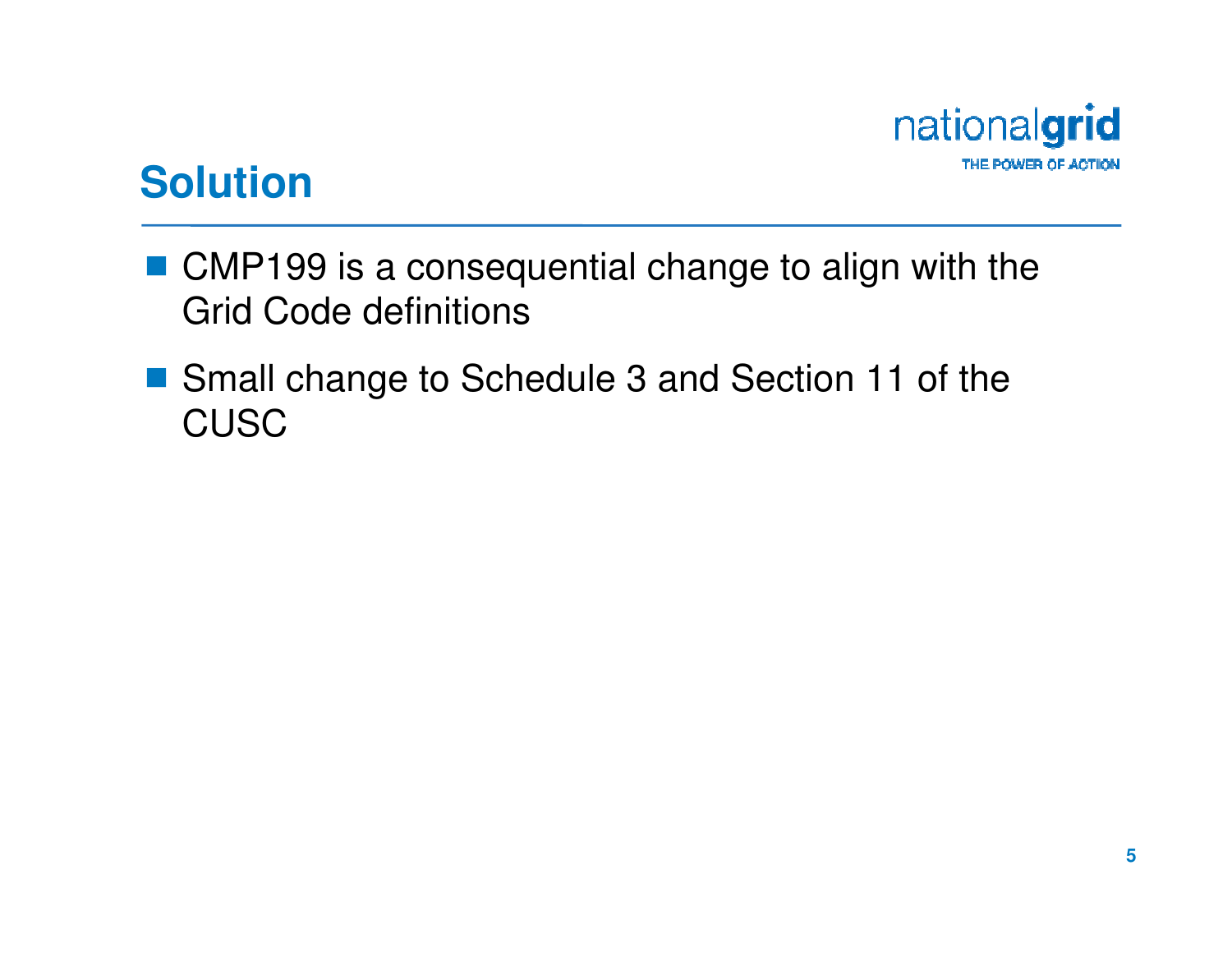

# **Code Administrator Consultation**

- 1 response received
	- Supportive of CMP199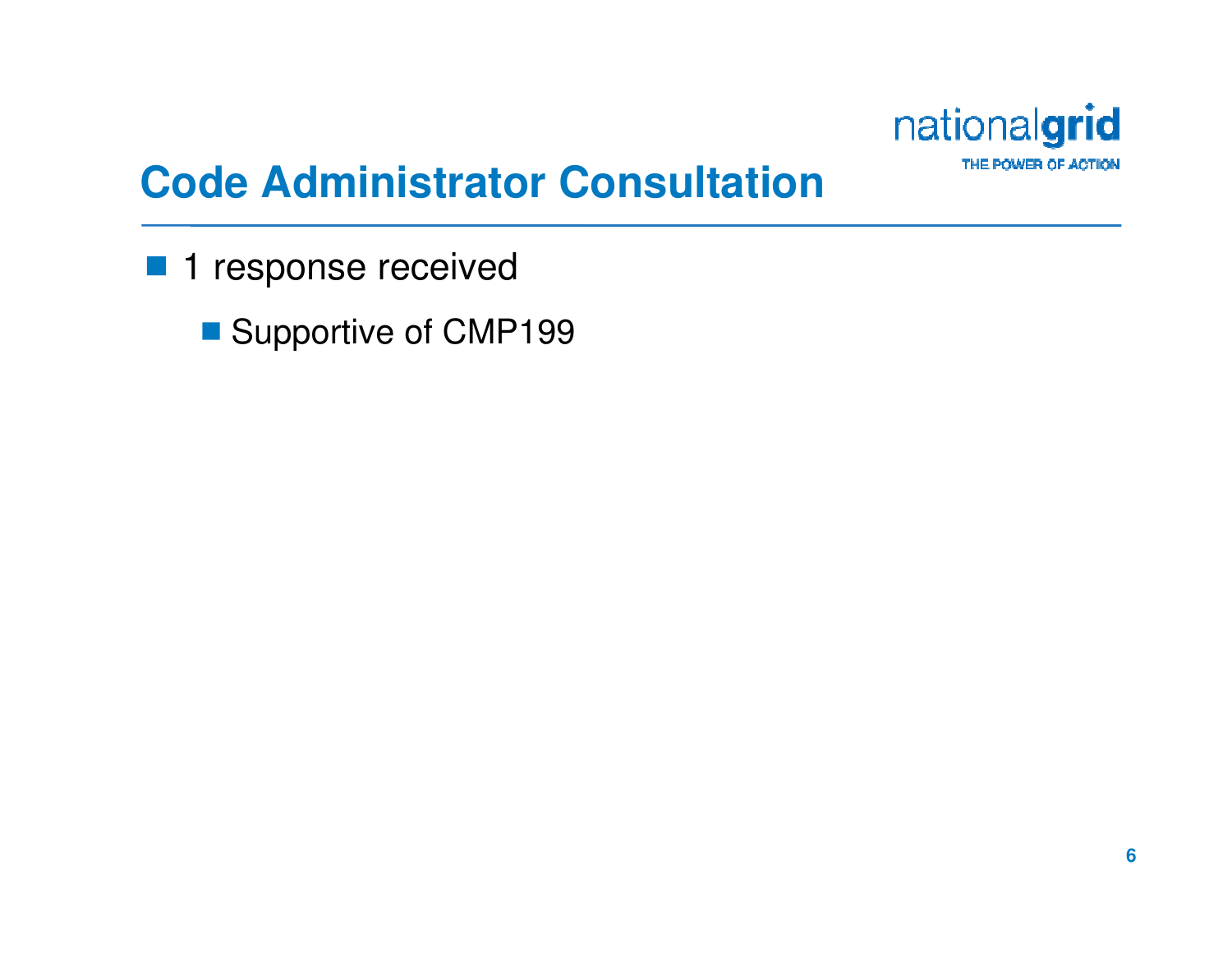

## **National Grid opinion**

- a) Efficient discharge of Act and Licence obligations
	- **E** Ensures payment is made to generators and increases efficiency through the increase in the pool of providers
- b) Facilitating effective competition
	- **Prevents discrimination against generators with a** deemed restriction by facilitating payment